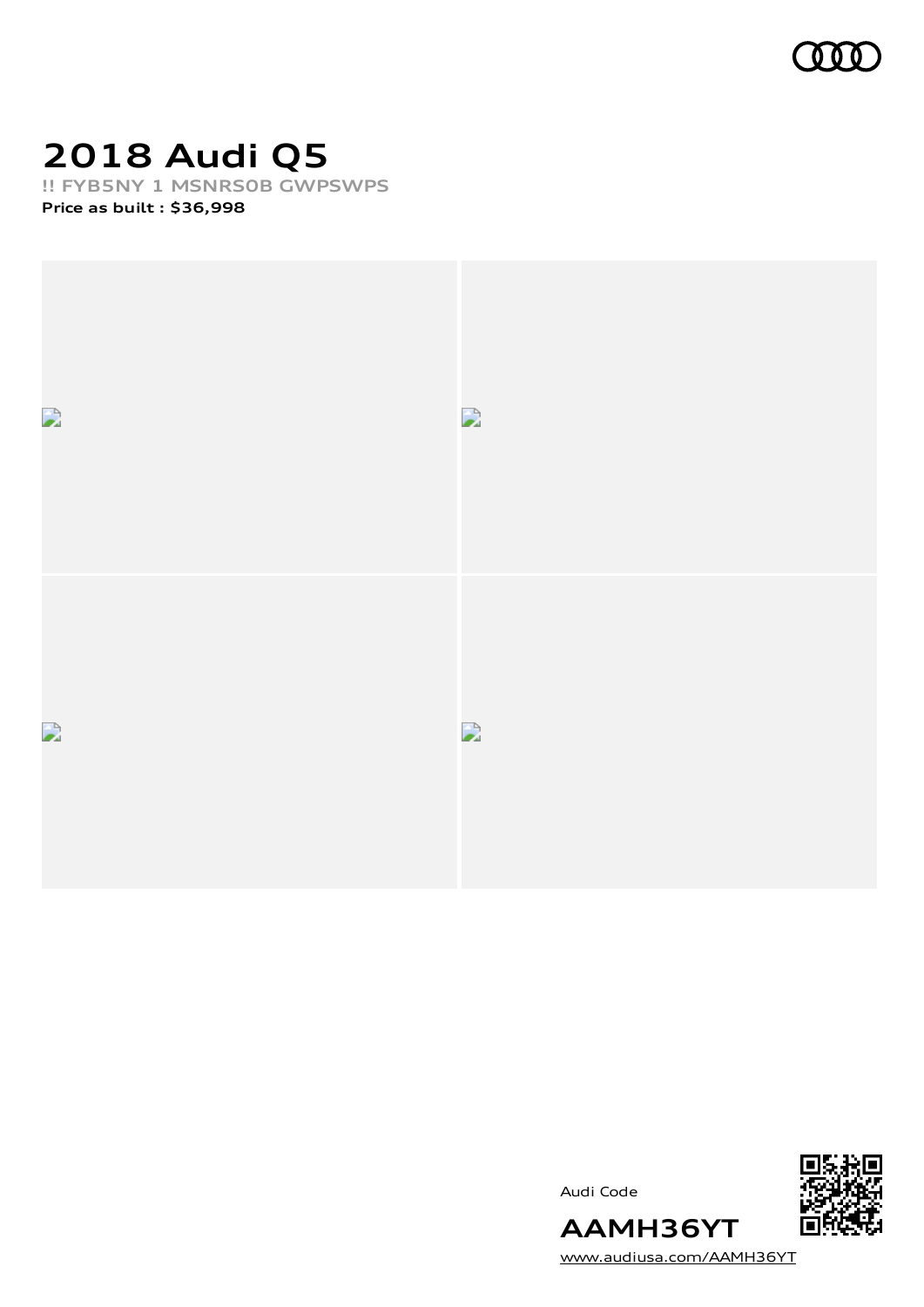#### **Summary**

**Audi 2018 Audi Q5** !! FYB5NY 1 MSNRS0B GWPSWPS

**Price as buil[t](#page-6-0)** \$36,998

**Exterior colour**

Mythos Black metallic

**Interior colour**

 $\overline{\phantom{a}}$ 

#### **Further Information**

Type of vehicle Used car Mileage 45,587 miles No

**Warranty**

**Audi Code** AAMH36YT

**Your configuration on www.audiusa.com** [www.audiusa.com/AAMH36YT](https://www.audiusa.com/AAMH36YT)

**Commission number** 294951a20a0e09711185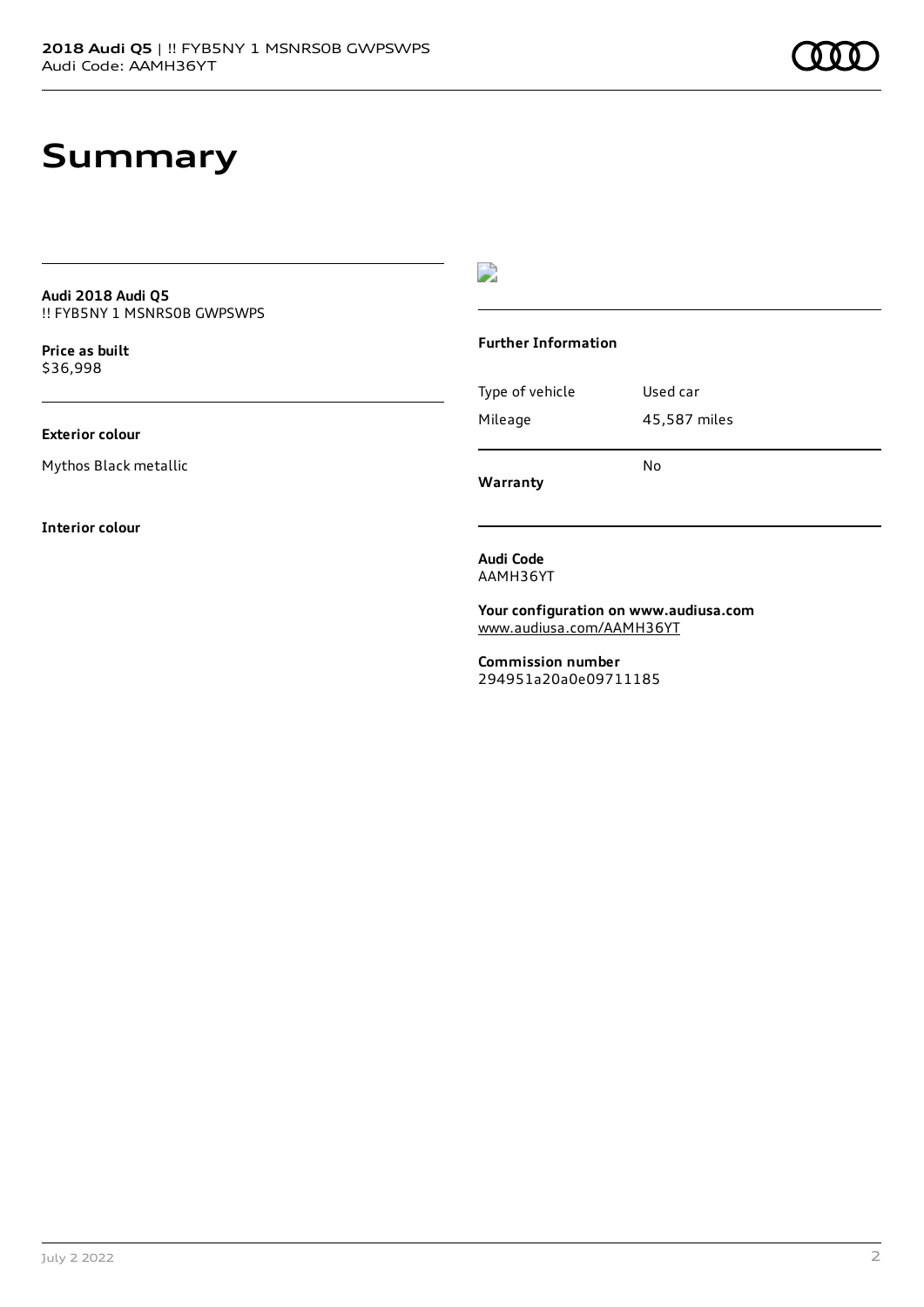![](_page_2_Picture_1.jpeg)

# **Standard features**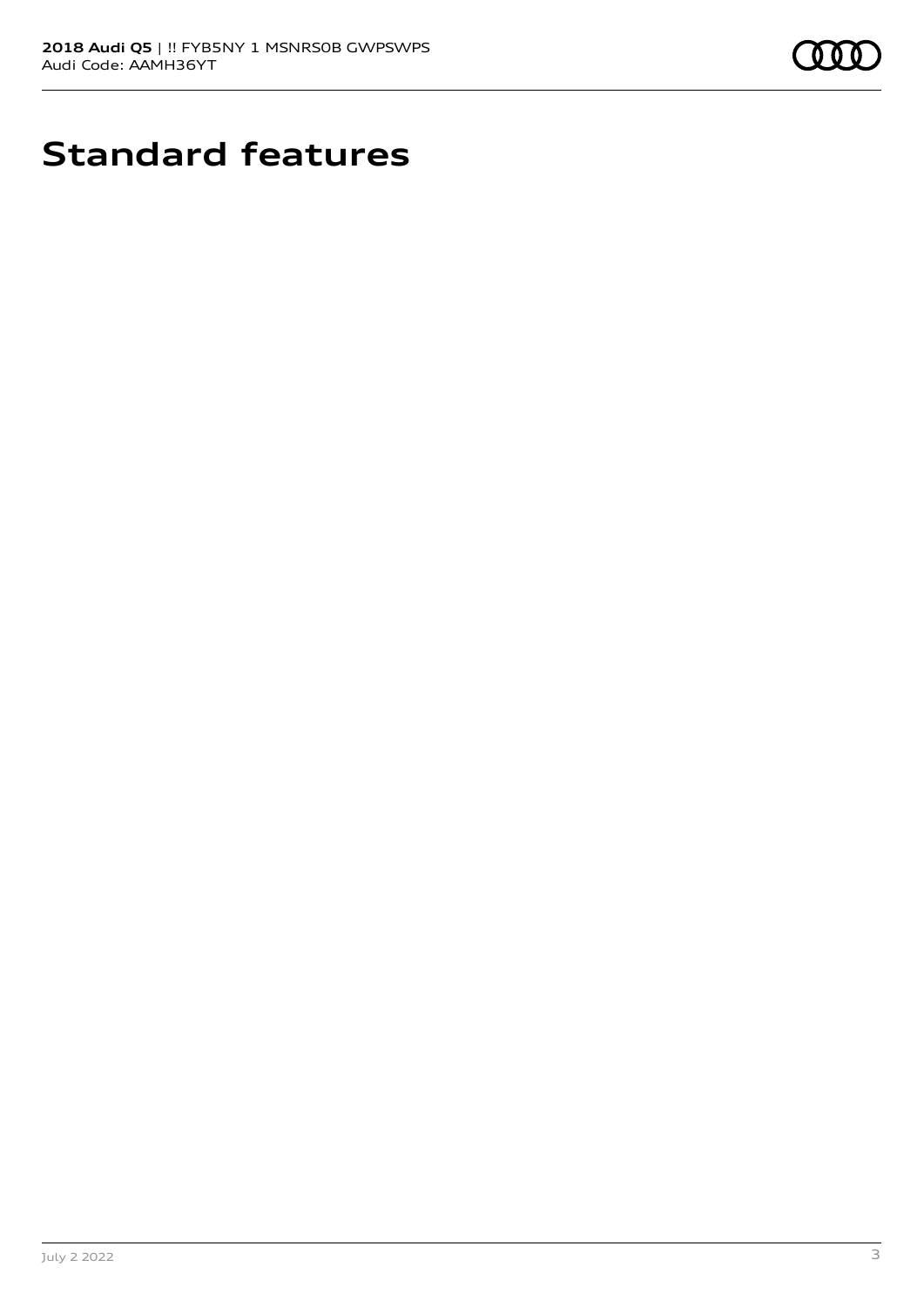# **Dealer remarks**

Fully Serviced & White Glove Detailed, 300 - Multi Point Inspection, All Wheel Drive / 4WD, Remainder of Factory Warranty, 3-Step Heated Front Seats, 3-Step Heated Rear Seats, Audi Advanced Key, Audi Connect CARE, Audi Connect PRIME & PLUS, Audi Side Assist w/Pre Sense Rear, Audi Virtual Cockpit, Cold Weather Package, Driver Seat Memory, Full LED Headlights, Heated 3-Spoke Multifunction Steering Wheel, Heated Auto-Dimming & Power-Adjustable Mirrors, High Gloss Window Surrounds, Navigation Package, Panoramic Sunroof w/Tilt/Slide & Power Sunshade, Parking System Plus (Front/Rear Acoustic Sensors), Premium Plus Package, Radio: MMI Navigation Plus System, Rear Cross Traffic Assist, SiriusXM All Access Service, Stainless Steel Door Sills, Vehicle Exit Assist, Wheels: 8" x 19" 5-Arm-Wing Design Wheel.

Mythos Black Metallic 2018 Audi Q5 2.0T Premium Plus quattro 2.0L TFSI 7-Speed Automatic S tronic quattro Odometer is 4569 miles below market average! 23/27 City/Highway MPG

Awards:

\* 2018 KBB.com 10 Most Awarded Cars \* 2018 KBB.com Best Auto Tech Awards \* 2018 KBB.com Best Buy Awards \* 2018 KBB.com 10 Favorite New-for-2018 Cars \* 2018 KBB.com 10 Most Awarded Brands

McGovern Auto Group is proud to announce they are now your Premier Audi Dealer in New England. McGovern Auto Group practices " Velocity Pricing " to provide you with an Aggressive Market Based Price and we take your Car Shopping and Research to a New Level. Our Aggressive Pricing can be Validated on CarGurus.com or Autotrader.com. We are easily searched on Google or Bing.

At Audi Shrewsbury you'll experience an Efficient & Transparent Purchasing Experience. We currently have over 150 Fully-Serviced Used Vehicles ready for Immediate Delivery. Call us @ 866-540-2649 Today or Visit our State of the Art Facility Located @ 780 Boston Turnpike Shrewsbury, MA. 01545 or just a Click away @ www.audishrewsbury.com.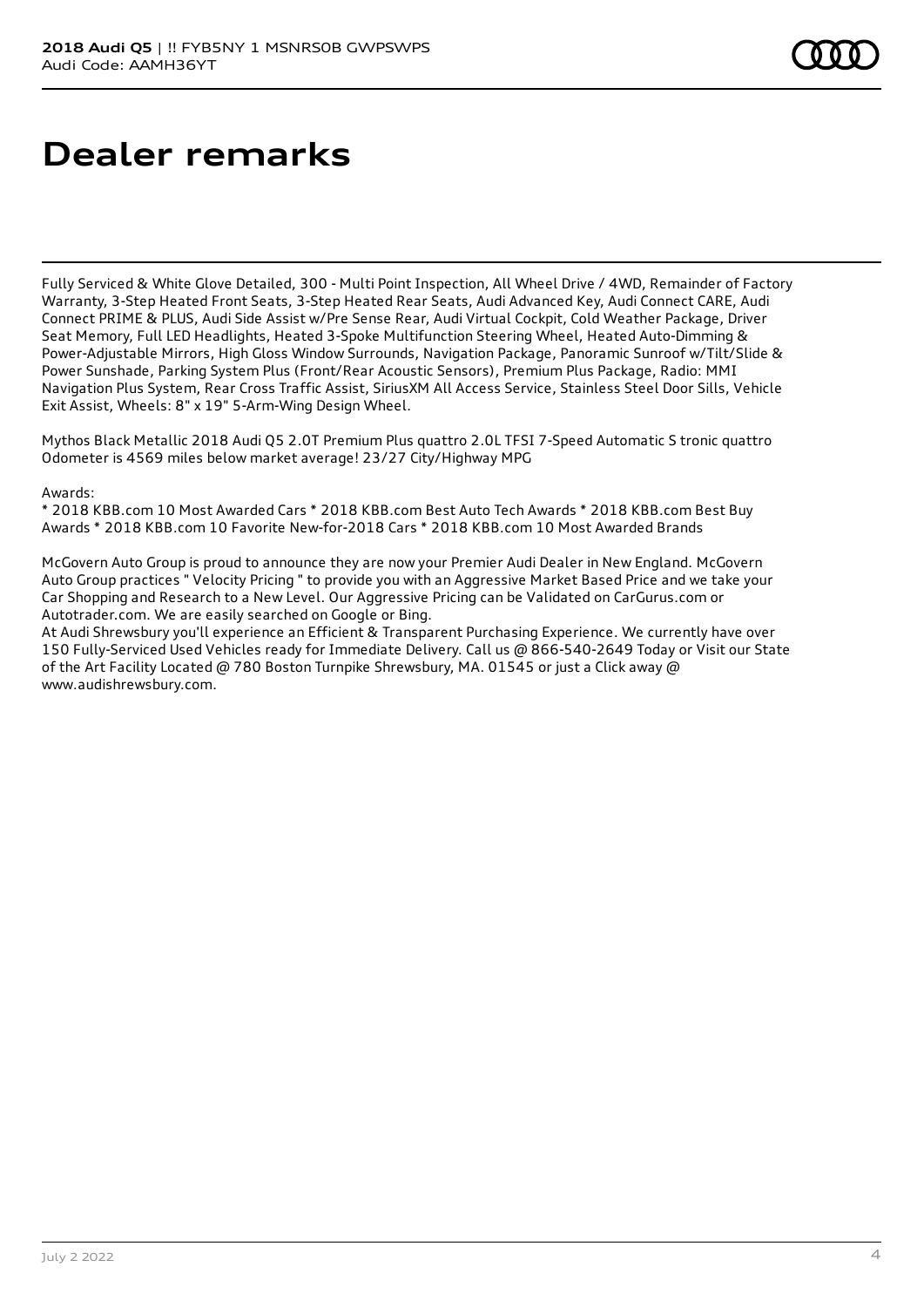![](_page_4_Picture_1.jpeg)

## **Technical Specifications**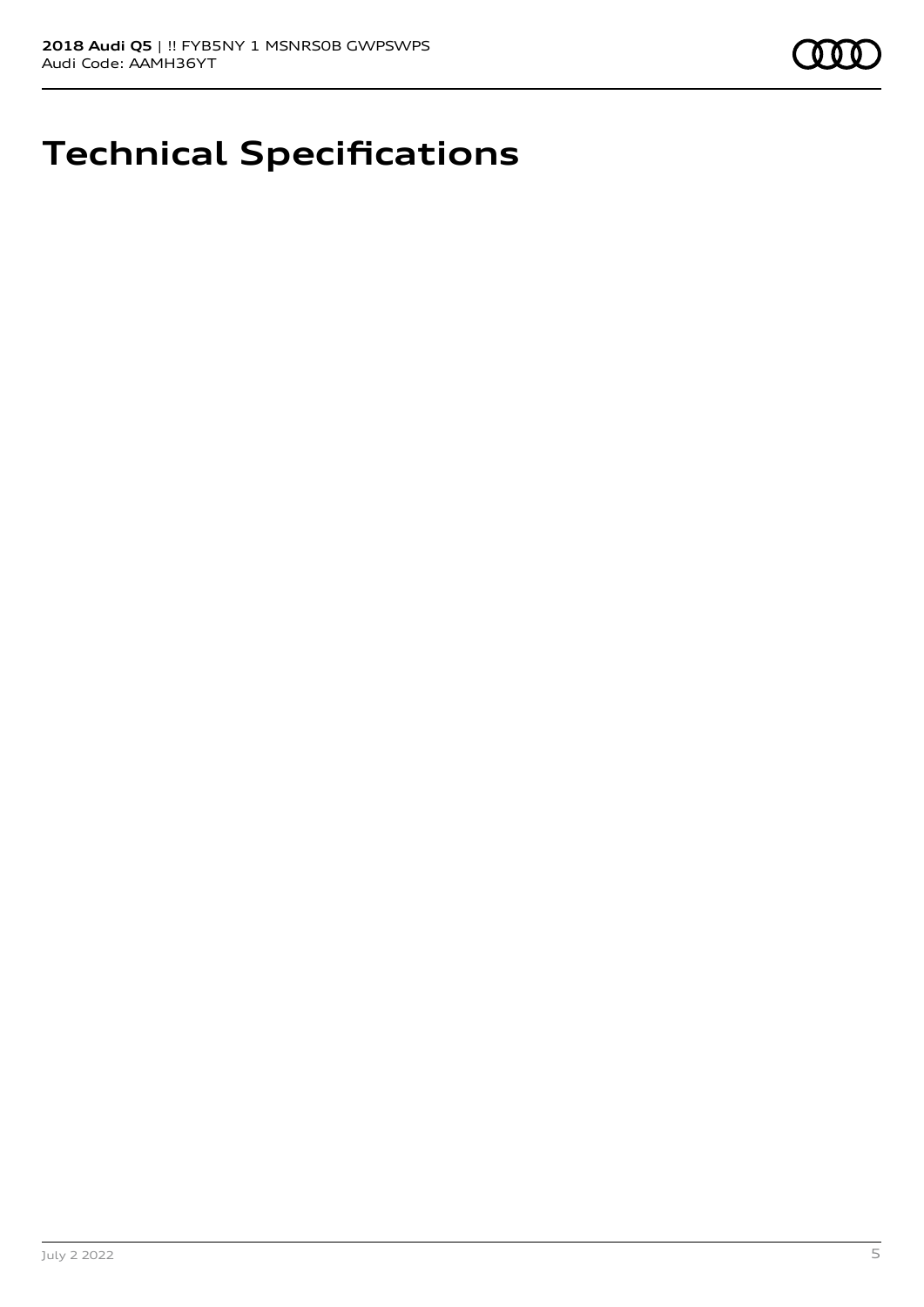#### **Contact**

Dealer **Audi Shrewsbury**

780 Boston Turnpike Road 01545 Shrewsbury MA

Phone: 5085815800 FAX: 5085815622

www: [https://www.audishrewsbury.com](https://www.audishrewsbury.com/)